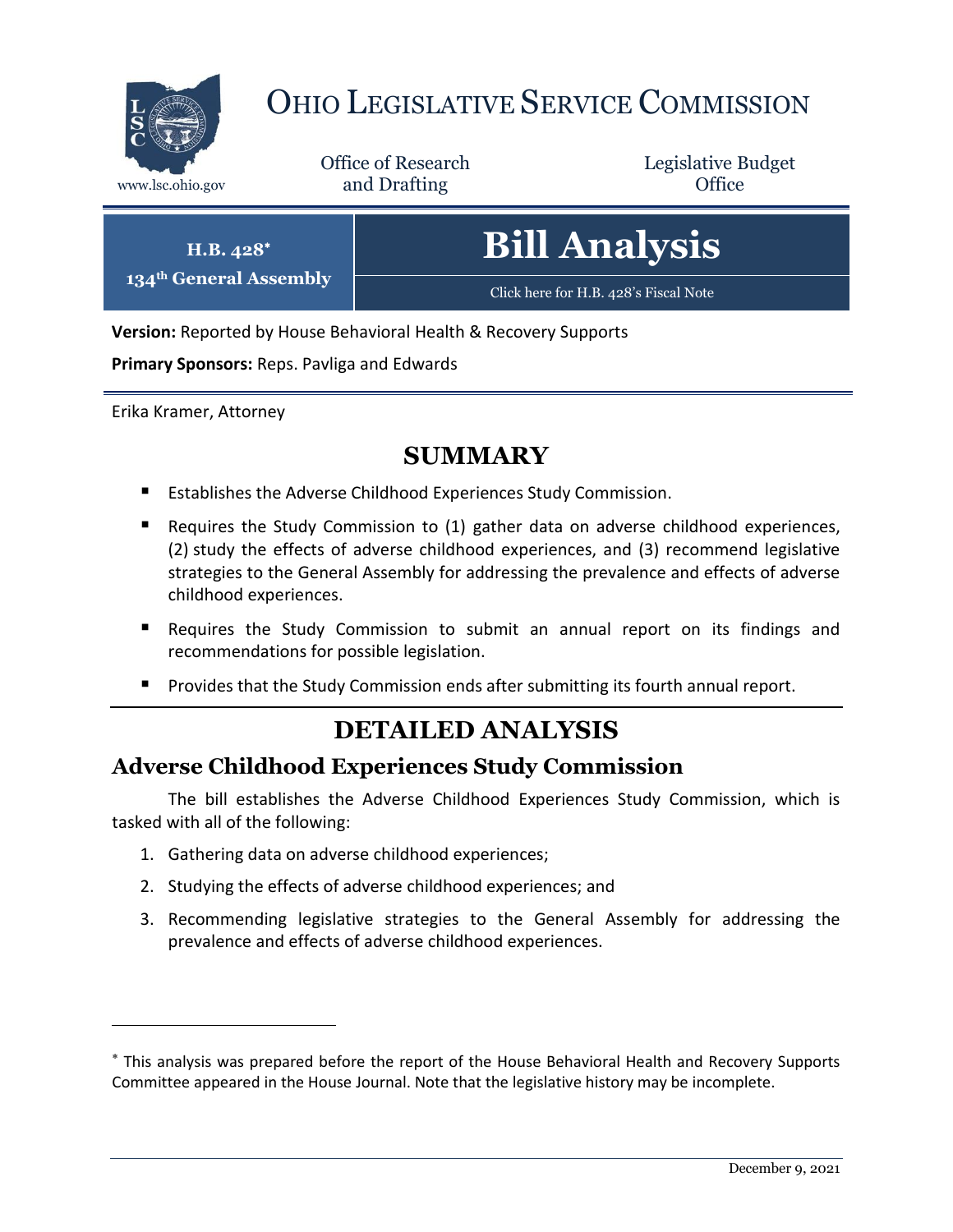Under the bill, adverse childhood experiences are potentially traumatic events that occur in childhood. They can include various forms of physical and emotional abuse, neglect, and household dysfunction.<sup>1</sup>

#### **Membership and appointment procedures**

The Study Commission consists of 16 members. The following members are to be appointed by the Governor:

- One social worker or school counselor who has worked with children experiencing violence, abuse, and neglect;
- **Dimember 1** One current or former law enforcement officer with experience in community violence;
- One representative from an organization that serves adult suicide survivors;
- One individual who has earned a doctoral degree in a social science field who is an expert on child suicide and is employed as a professor or researcher;
- One current or former judge of a municipal or common pleas court;
- One psychologist;
- One psychologist who has experience treating chemical dependency and substance abuse;
- One physician;
- One individual who has earned a doctoral degree in a social science field who is an expert on family dynamics and is employed as a professor or researcher;
- One representative of the Department of Job and Family Services;
- One certified crisis intervention specialist; and
- One representative from the Children's Trust Fund.

The remaining members include: two members from the Senate (one from each party), both appointed by the Senate President, and two members from the House of Representatives (one from each party), both appointed by the Speaker of the House.<sup>2</sup>

The bill requires initial appointments to the Study Commission to be made within 60 days of the bill's effective date. Thereafter, appointments are to be made within 30 days of a vacancy. With each new General Assembly, the President of the Senate and Speaker of the House must make new appointments to the Study Commission.<sup>3</sup>

 $\overline{a}$ 

 $1$  R.C. 103.55(A) and (B).

 $^{2}$  R.C. 103.55(B).

 $3$  R.C. 103.55(D).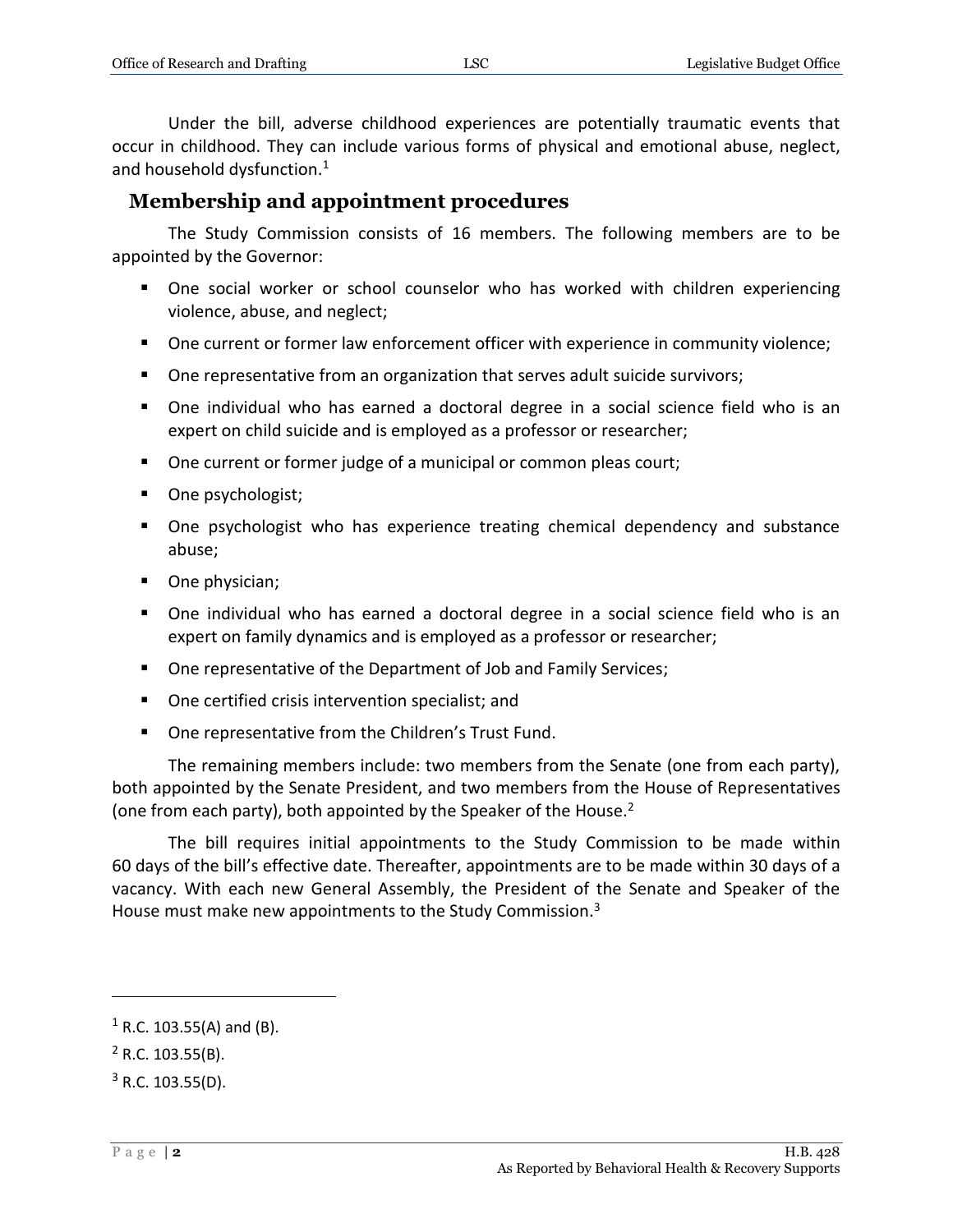#### **Meetings and operation**

The Study Commission annually must select from among its members a chairperson and a vice-chairperson, by majority vote, as follows:

- In odd-numbered years, the chairperson must be a Study Commission member from the Senate and the vice-chairperson must be a Study Commission member from the House of Representatives.
- **IF** In even numbered years, the chairperson must be a Study Commission member from the House of Representatives and the vice-chairperson must be a Study Commission member from the Senate.<sup>4</sup>

Members serve without compensation, except to the extent that serving on the Study Commission is considered part of the member's regular duties of employment. A member can be reimbursed for actual and necessary expenses incurred in the performance of the member's official Study Commission duties.<sup>5</sup>

A majority of members constitutes a quorum to conduct Study Commission meetings. The bill requires the Study Commission to (1) comply with Ohio's open meetings and public records laws and (2) abide by the House of Representatives and Senate rules that pertain to decorum. Finally, the bill requires the General Assembly to provide meeting space, staff services, and other technical assistance to the Study Commission.<sup>6</sup>

The bill requires the Study Commission to hold its first meeting within 60 days after initial appointments are made. Thereafter, the Study Commission must meet once quarterly. The first meeting each year must be an organizational meeting to elect the chairperson and vice-chairperson and to set a calendar for the rest of the year. During one meeting each year, each member appointed by the Governor must present to the Study Committee information relevant to the member's area of experience, including suggestions for legislative approaches to address the prevalence and effects of adverse childhood experiences.<sup>7</sup>

#### **Annual reports**

The bill requires the Study Commission to prepare an annual report summarizing:

- 1. Information and data it collects regarding the prevalence and effects of adverse childhood experiences; and
- 2. Possible legislative strategies for addressing the prevalence and effects of adverse childhood experiences.

 $\overline{a}$ 

 $4$  R.C. 103.55(E).

 $5$  R.C. 103.55(F).

 $6$  R.C. 103.55(G), (H), and (I).

 $7 R.C. 103.551.$